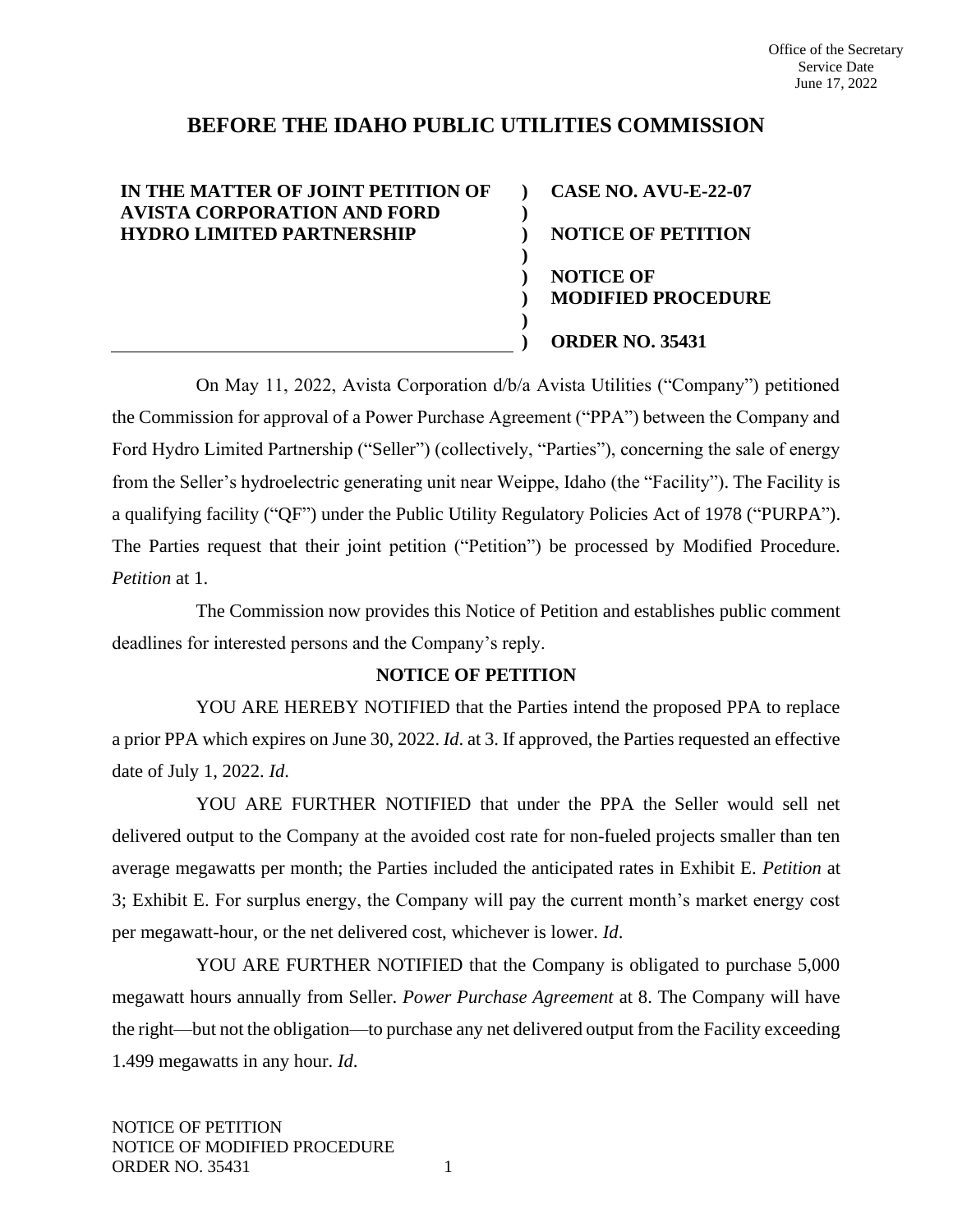YOU ARE FURTHER NOTIFIED that the Company requests that the Commission issue an order approving the PPA, and, if approved, declare the prices to be just and reasonable, in the public interest, and the costs as legitimate. *Id*. at 7.

YOU ARE FURTHER NOTIFIED that the Petition and the PPA are available for public inspection during regular business hours at the Commission's office. These documents are also available on the Commission's website at [www.puc.idaho.gov.](http://www.puc.idaho.gov/) Click on the "ELECTRIC" icon, select "Open Cases," and click on the case number as shown on the front of this document.

YOU ARE FURTHER NOTIFIED that all proceedings in this case will be held pursuant to the Commission's jurisdiction under Title 61 of the Idaho Code.

YOU ARE FURTHER NOTIFIED that all proceedings in this matter will be conducted pursuant to the Commission's Rules of Procedure, IDAPA 31.01.01.000 *et seq*.

## **NOTICE OF MODIFIED PROCEDURE**

YOU ARE FURTHER NOTIFIED that the Commission has determined that the public interest may not require a formal hearing in this matter, and it will review the case through written submissions under the Commission's Rules of Modified Procedure Rules 201-204 of the Idaho Public Utilities Commission's Rules of Procedure, IDAPA 31.01.01.201-204. The Commission notes that Modified Procedure and written comments have proven to be an effective means for obtaining public input and participation.

YOU ARE FURTHER NOTIFIED that persons desiring to state a position on this Petition may file a written comment explaining why they support or oppose the Petition. Persons who would like a hearing must specifically request a hearing in their written comments. **Persons shall have until July 6, 2022, to file written comments**. Comments must be filed through the Commission's website or by e-mail unless computer access is unavailable. To comment electronically, please access the Commission's website at [www.puc.idaho.gov.](http://www.puc.idaho.gov/) Click the "Case Comment Form" and complete the form using the case number as it appears on the front of this document. To file by e-mail, the customer must e-mail the comments to the Commission Secretary and the Company at the e-mail addresses listed below. If computer access is unavailable, then comments may be mailed to the Commission and Company at these addresses: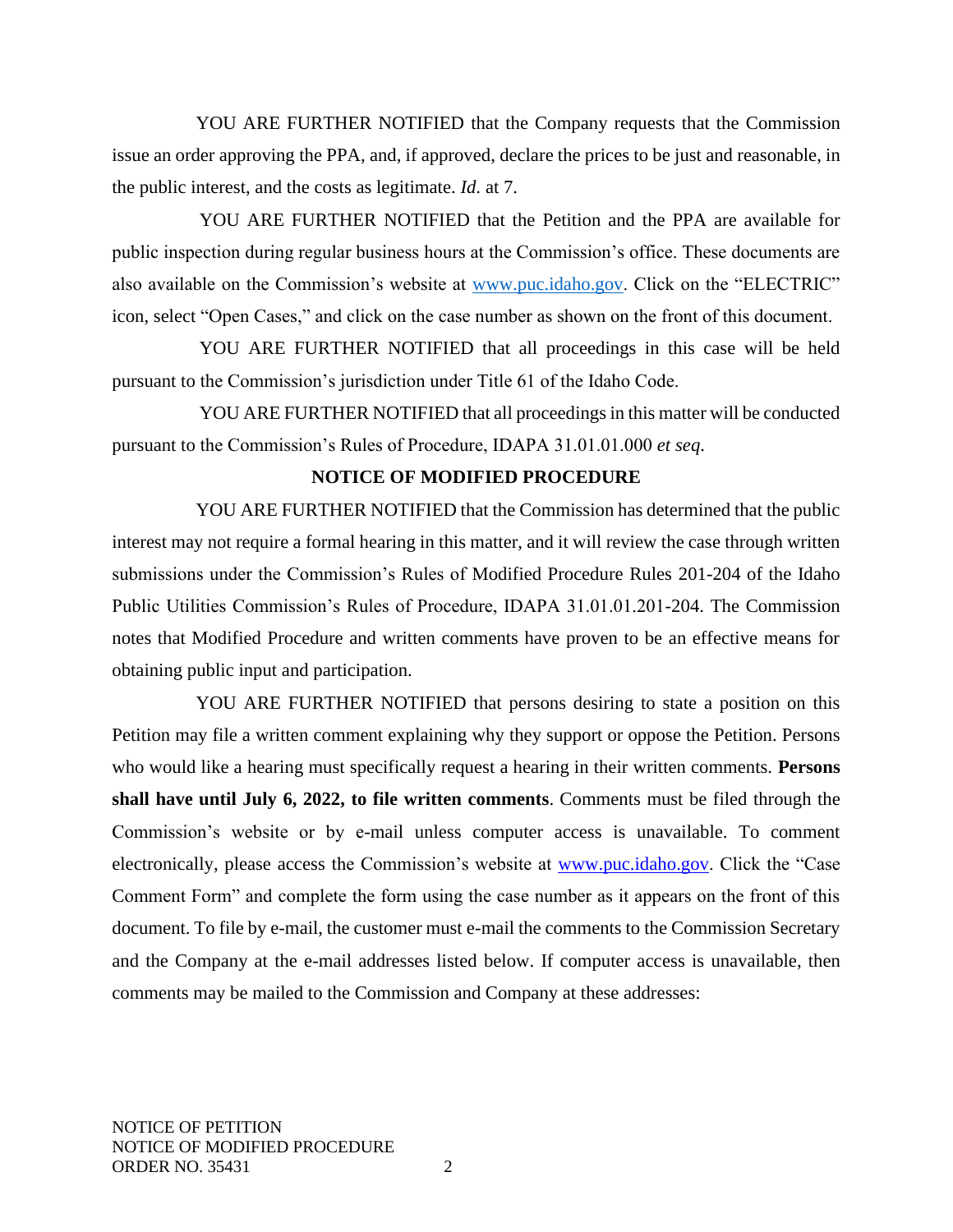#### **For the Idaho PUC:**

Commission Secretary Idaho Public Utilities Commission P.O. Box 83720 Boise, ID 83720-0074 [secretary@puc.idaho.gov](mailto:secretary@puc.idaho.gov)

Street Address for Express Mail:

11331 W. Chinden Blvd. Building 8, Suite 201-A Boise, ID 83714

#### **For Avista Corporation:**

Kevin Holland (MSC-7) Michael G. Andrea (MSC-17) 1411 E. Mission Ave. Spokane, WA 99202 [kevin.holland@avistacorp.com](mailto:kevin.holland@avistacorp.com) [michael.andrea@avistacorp.com](mailto:michael.andrea@avistacorp.com)

#### **For Ford Hydro Limited Partnership:**

Brenda J. Ford PO Box 1432 Lewiston, ID 83501

YOU ARE FURTHER NOTIFIED that the Parties must file any reply comments **by July 13, 2022.**

YOU ARE FURTHER NOTIFIED that if no written comments or protests are received within the time limit set, the Commission will consider this matter on its merits and enter its order without a formal hearing. If written comments are received within the time limit set, the Commission will consider them and, in its discretion, may set the same for formal hearing.

# **O R D E R**

IT IS HEREBY ORDERED that the Parties' Petition be processed by Modified Procedure, Rules 201-204 (IDAPA 31.01.01.201-.204). Persons interested in submitting written comments must do so by **July 6, 2022**. The Parties must file any reply comments by **July 13, 2022**.

IT IS FURTHER ORDERED that parties comply with Order No. 35375, issued April 21, 2022. Generally, all pleadings should be filed with the Commission electronically and will be deemed timely filed when received by the Commission Secretary. *See* Rule 14.02. Service between parties should continue to be accomplished electronically when possible. However, voluminous discovery-related documents may be filed and served on CD-ROM or a USB flash drive.

///